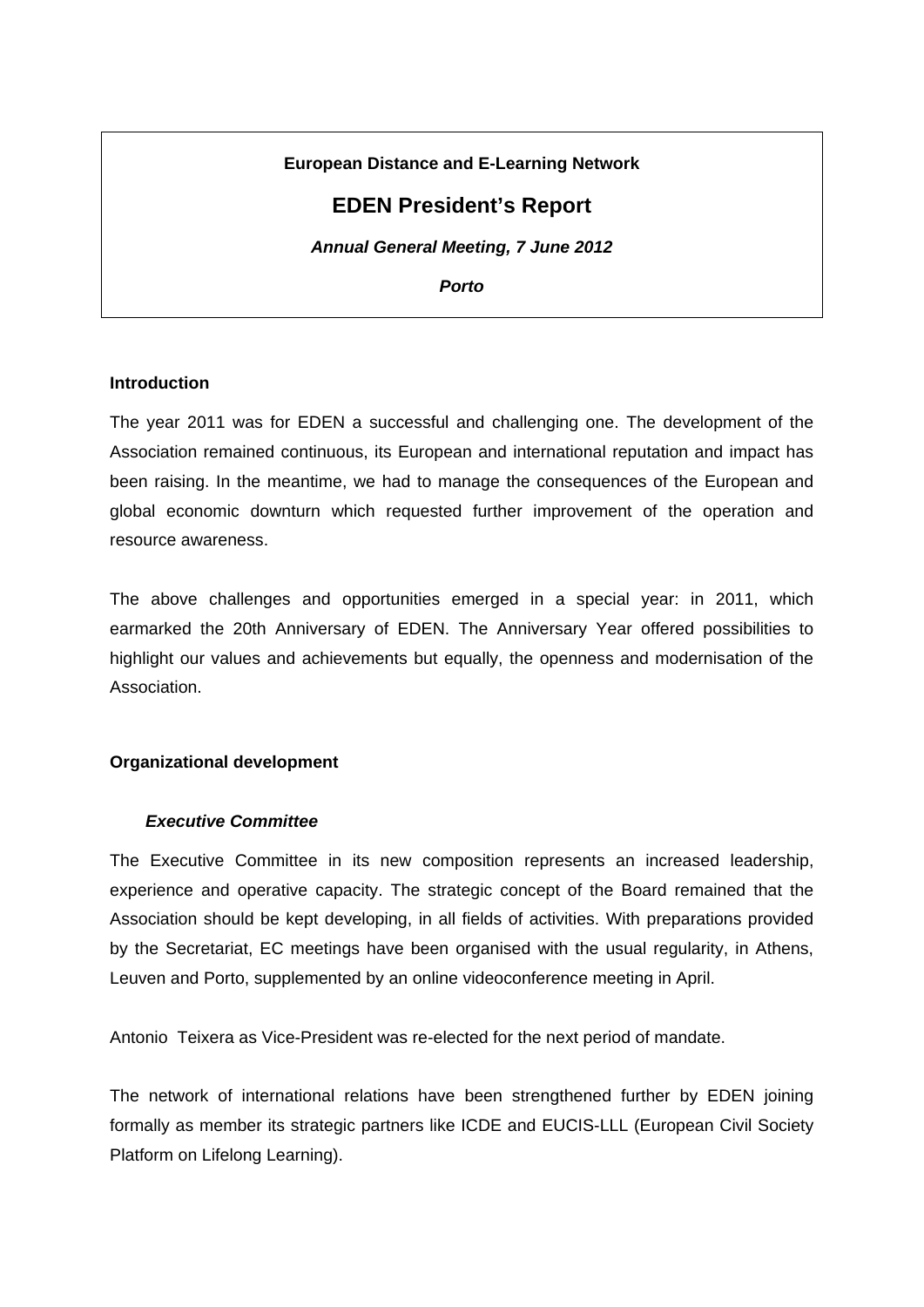As usually, many international conferences hosted senior EDEN keynote speakers in Europe and beyond.

About every second year, the EC is organising a special meeting where the position of the Association is evaluated and strategy for the next period developed. The next such meeting will be held in October in Leuven, after the Research Workshop and we shall ask the members' opinion by an online survey

### *Membership*

The EDEN membership during the last year principally remained stable, with several new applications. In May 2012, the membership consists of 186 institutions and 1124 individuals (NAP) in the membership. They are coming from 55 countries. There are over 420 institutions represented in the EDEN membership as institutional or NAP members.

Since the 2011 AGM, 18 institutions (including 4 Affiliated members) joined the Association.

A selection of respected institutions which joined EDEN in the above period includes: Katholieke Universiteit Leuven, FAS eCollege Dublin, Linnaeus University, Saint Petersburg University of Management and Economics, Swedish National Police Academy, University College Cork. the French School of Interior Design, The Northern Institute of Business, the University of Burgundy, Deutsche Akademie für Management, Aksaray University and the University of Oslo.

Enhancement of membership services has continuously been considered as priority in our work. The membership fee increase approved by the Annual General Meeting last year did not result measurable number of cancellations, which can be considered as confirmation of value of being member in EDEN.

### *Anniversary Year*

Several activities have been planned and implemented in 2011, the EDEN 20<sup>th</sup> Anniversary year. The jubileum offered good opportunity to highlight EDEN as active and progressing organisation*.* The renewal of the web site, the Anniversary Conference with the Fellows' meeting and seminar in Dublin, the Anniversary Certificate for members, the Best of EDEN 2010 Special Issue of EURODL and several more membership service developments serve as examples of related memorable actions.

### *The EDEN Fellows*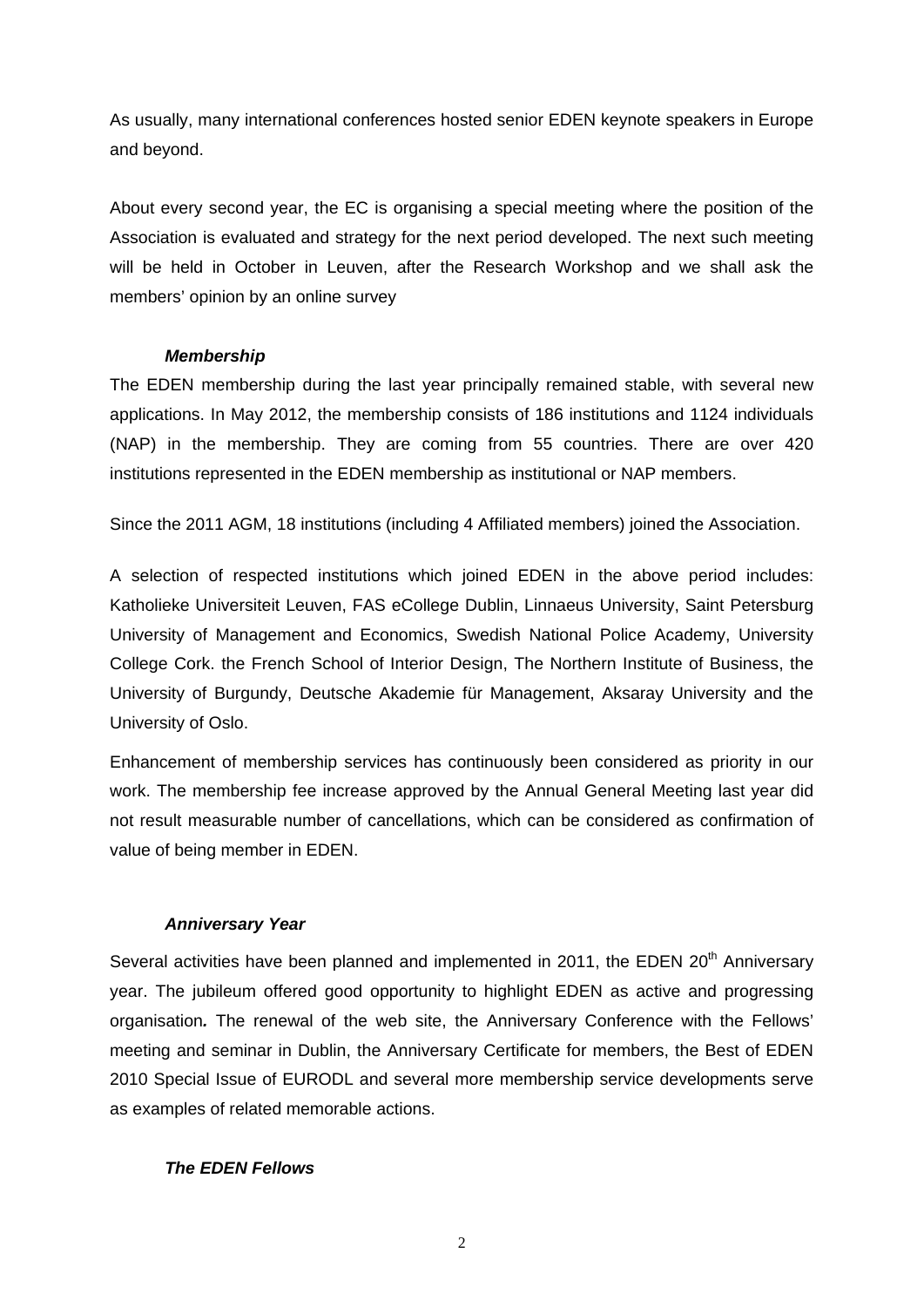The first meeting of the EDEN Fellows was organised in 2011 in Dublin, before the Anniversary Annual Conference. The event was most successful, with a valuable exchange of ideas about how to promote the development of EDEN. The Fellows' group has proven its potential value as a unique think tank of EDEN for the European professional community.

We intend to develop the Fellows' meetings as a sustainable tradition. A special Fellow session is highlighted at the Porto conference, following up online activities prior to the conference.

The Fellows' Award Scheme itself has been discussed and evaluated by the Executive Committee. The assessments confirmed the relevance and value of the EDEN Fellow awards as respected scheme of recognition of professional merit and of support to the evolution of the European professional community. Conceptual elements approved in 2012 by the Board included a transparent annual schedule, with open nomination and application procedures.

#### *Young Scholars*

As I wrote last year in the President's report: *"…the future is in the hand of learners, people who were born in the year when EDEN was born".*

In 2011-12, EDEN worked systematically on the involvement of young researchers. The focus of the 2012 Annual Conference on intergenerational learning, the continuous efforts for inviting early carreer scholars to join the activities of the Association, the attempts of the Network of Academics and Professionals to identify and represent their interests are good examples of these efforts.

The "Learners in the Driving Seat" theme of the Research Workshop in Leuven in October, with the envisaged strong involvement of students may be another important endeavour in this field.

### *Network of Academics and Professionals*

In 2011, a strong and competent new Steering Committee was elected, with committed members, promoting the organizational development of EDEN. The NAP SC activities last year have represented an asset for the community, by improving operational processes and mobilising the membership. The flexible and efficient functioning is shown by the fact that in support of extension of capacities, the Committee invited two experts who participated in their work. Regular audio conferences helped the operational collaboration within the SC, with the Executive Committee and the Secretariat.

3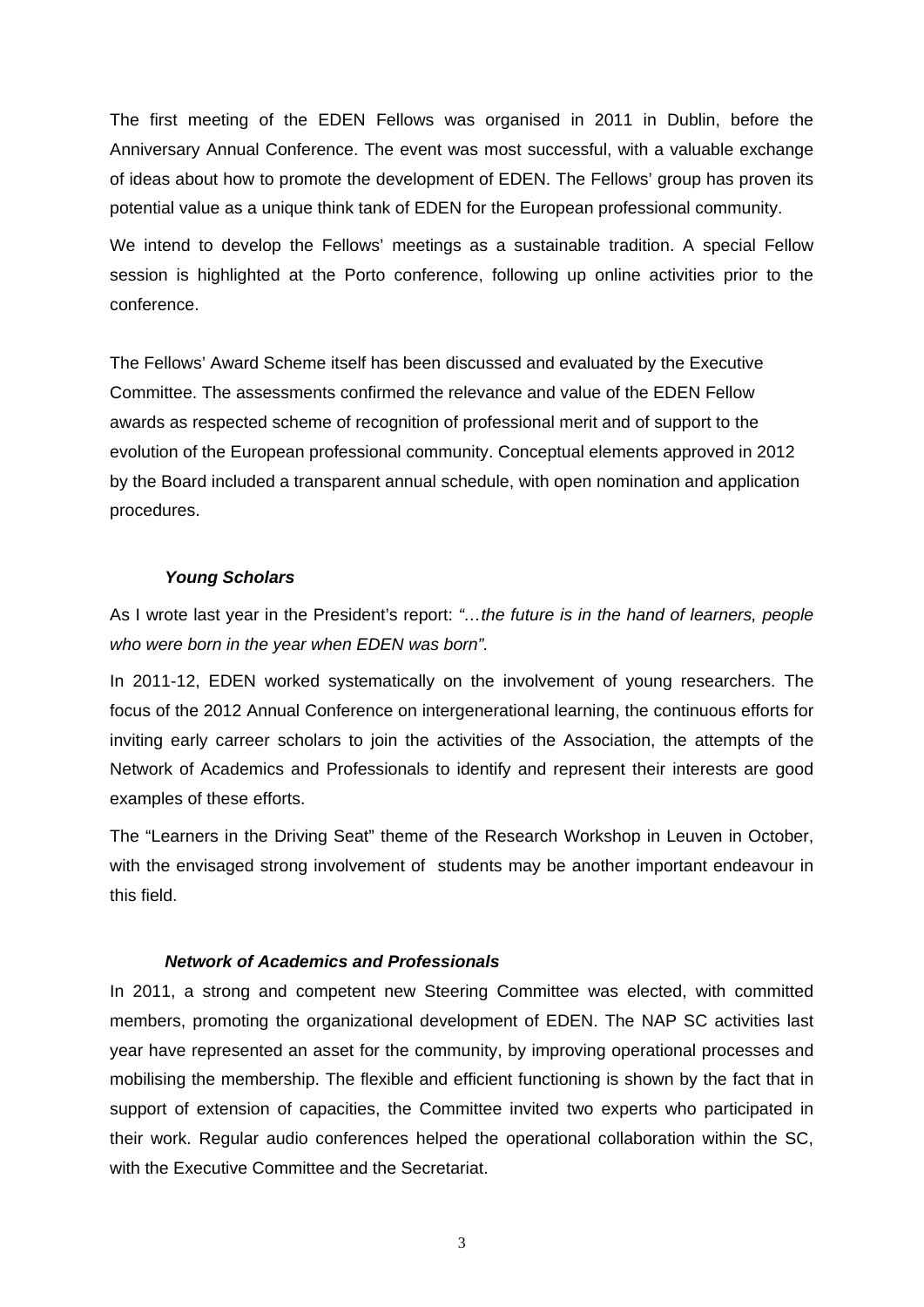The potential of strengthening the NAP Community by exploiting fully the membership services was one of the emerging themes. Easy access for individuals coming from the institutional members was formulated as a requirement. That possibility, however can be read in the EDEN regulations on membership, was by now not very well communicated.

As a recent result, the easy process of joining to NAP for individuals from EDEN member institutions has been elaborated and the supporting online mechanism implemented.

For the upcoming conferences, ideas have been developed by the SC about EDEN's better visibility on the social web.

#### *Management, Secretariat:*

The collaboration with the EDEN Secretariat host Budapest University of Technology and Economics has been correct and continuous. During the autumn, consultations with EDEN's legal advisor, updating the regulatory environment has lead among others to the update of staff contracts.

With the renewal of the EDEN web and the introduction of the NAP Area, the structure of services for members has been re-considered. The increasing demand for open access to resources have also been taken into account. The content, relevance and layout design of the monthly EDEN Newsflashes have been improved. The Newsflash is now available online, as well.

Since April, the full texts of the EDEN conference proceedings and the Books of Abstracts can be read online.

The financial situation of EDEN has been followed closely by the Executive Committee. Whilst for the foreseeable future no liquidity problem is foreseen, very systematic management will be required to maintain a sustainable operation in an economic environment which implies serious cuts for our member and partner organisations, consumer target groups and the educational sphere in general.

#### **Conferences**

In terms of professional and academic content, relevance and timeliness, the EDEN conferences have definitely maintained their reputation. They gather efficiently

4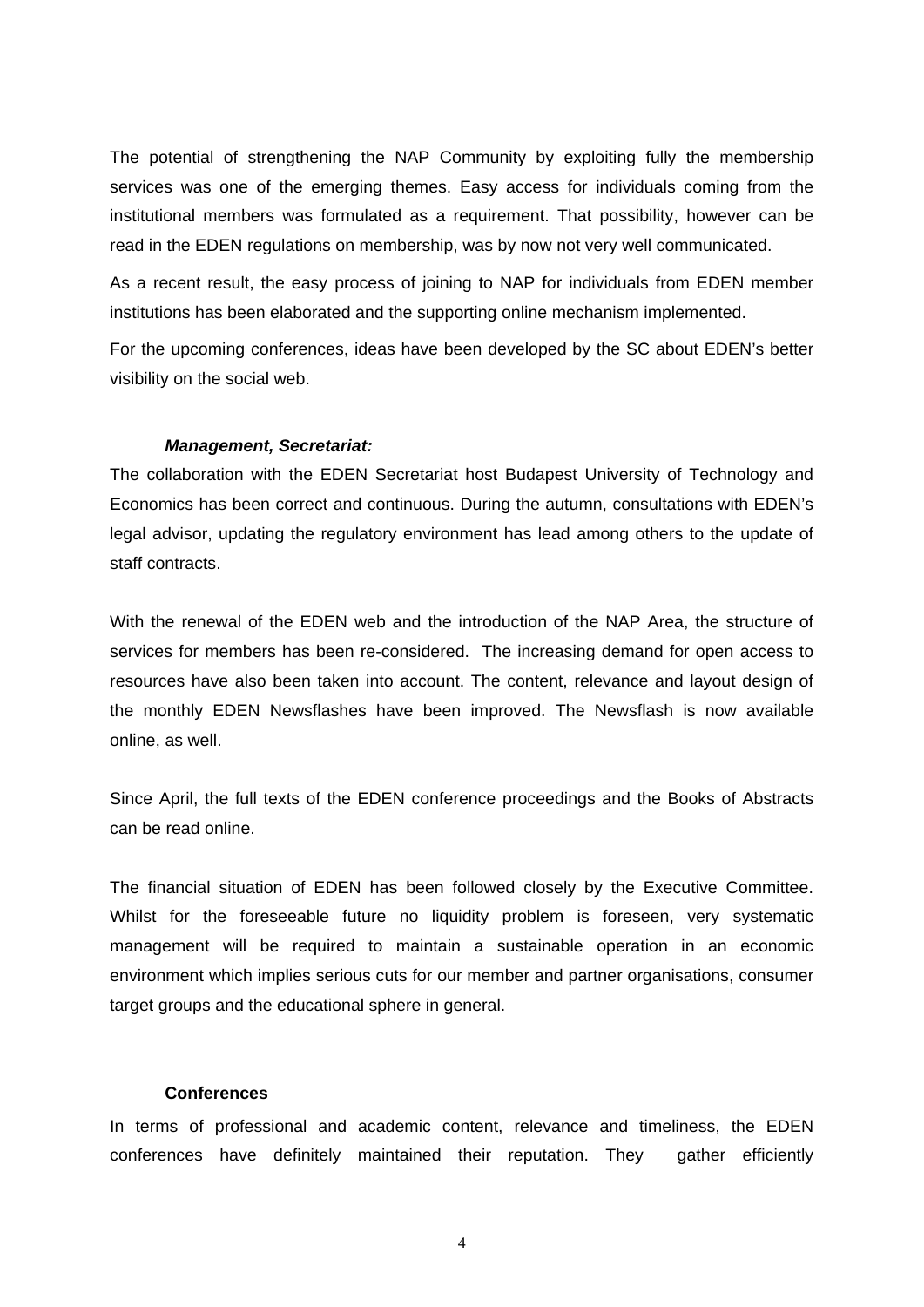representative groups of delegates and prestigeous leading speakers. The conferences have also been serving well the organization building and worked as important meeting places.

The 2011 Dublin conference - with its slightly avantgarde and unconventional theme on sustainability – attracted 450 registered delegates and was a great success. The substantial support of the host institution IADT has to gratefully be acknowledged.

The Open Classroom Conference in Athens, with over 200 delegates in October 2011 was a special kind of EDEN event. In a grave period for the host country, both in economic and European political terms, the provoking title: "Don't waste a crisis" raised considerable interest. Ellinogermaniki Agogi has contributed not only as absolutely professional and generous host but also by greatly mobilising the Greek professional community.

Worth to note that it seems to become a tendency that around 25% of the contributions submitted to our conferences are coming from outside Europe. This shows in our view acknowledgement of reputation of the EDEN events, both from the academic-professional side and as important hub for European networking.

The financial performance of the conferences - mainly because of the economic difficulties all around Europe and the slightly lower attendance – remained relatively modest. The momentum of the events contentwise, including the number and quality of the contributions, the outstanding keynotes, remained high. The modest but maintained interest and presence of corporate partners, sponsors, exhibitors around the conferences also indicate that their interests may be correctly served.

The organisation of the next Research Workshop in Leuven in October 2012 has already started. In 2013, the host of the Annual Conference will be in Oslo the Norwegian Association of Distance Education and the University of Oslo.

The 2012 Annual Conference in Porto has again attracted high number of good submissions and an excellent panel of keynotes. The number of registrations was over 340. We continue highlighting cutting edge themes and developments in open, distance and e-learning. The EDEN NAP has the potential to promote organization building and networking activities.

In support of acknowledgement and enhancement of academic quality the tradition of awarding the **Best research paper** has been maintained, in co-operation with the Ulrich Bernath Foundation.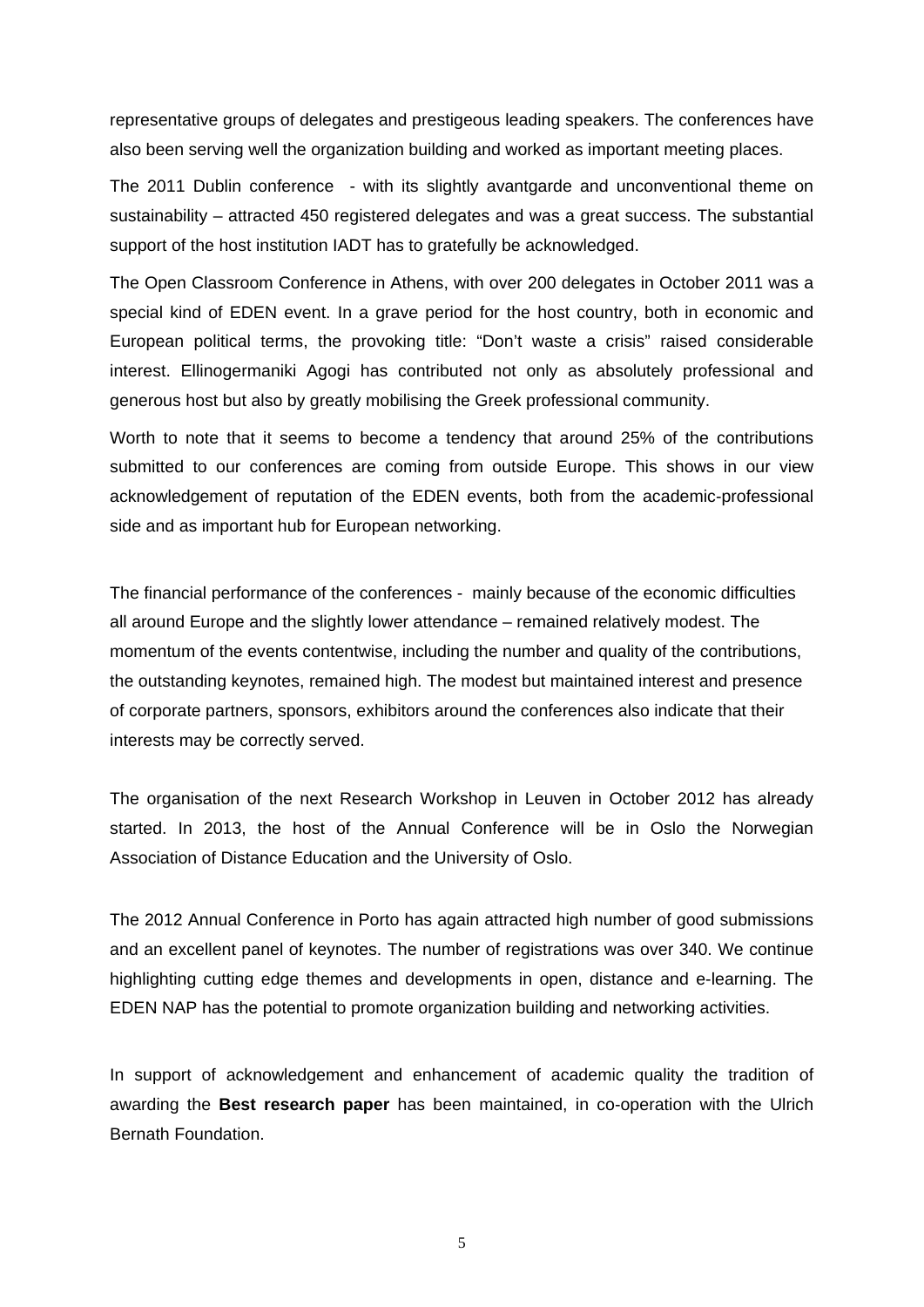### **EURODL**

With the European Journal of Open, Distance and E-learning, the main ambition has been to augment its academic value, visibility, and increase the number of publications submitted. The journal is important tool for strengthening EDEN's academic and professional credibility. It has been reassuring to see the recent growing interest towards EURODL.

A themed issue on Creativity and Open Educational Resources (OER) has been published. The "Best of EDEN 2010" special issue has also been prepared: based on the invited contributions from the Valencia and Budapest Annual Conferences' Best Research Paper finalists.

All EDEN members received a complimentary copy on the occasion of the 20th Anniversary.

The secretarial support to the journal is provided since November 2011 by the EDEN **Secretariat** 

### **EDEN's participation in European Projects**

The improved visibility and reputation of EDEN have been acknowledged by the increasing number of EU project invitations received and involvements realized. The number of EU project applications in the year 2011 was unprecedentedly high. EDEN received 43 invitations to be partner in projects. A total of 21 proposals were finally submitted (mainly for the Lifelong Learning Programme calls) with EDEN's involvement. We can proudly report that by the beginning of 2012, nine new projects started with EDEN in their consortia, showing a high success rate.

There are three more ongoing projects started earlier and running until 2012-13.

As consequence of developments in the IT and learning field, and the numerous new project involvements, the development of capacities and competences in EDEN is requested, in order to perform properly. Some of the new initiatives represent new requirements, knowledge and competence and has to rely on innovative ways of contributions. In the meantime, the improvement of quality and reliability of our existing project service packages is also necessary, in order to be able to perform properly in complex project environments and wider partnerships.

Regular reports have been presented to the Executive Committee about the progress of EU projects with EDEN's involvement, including management, staffing, resources and organisational elements.